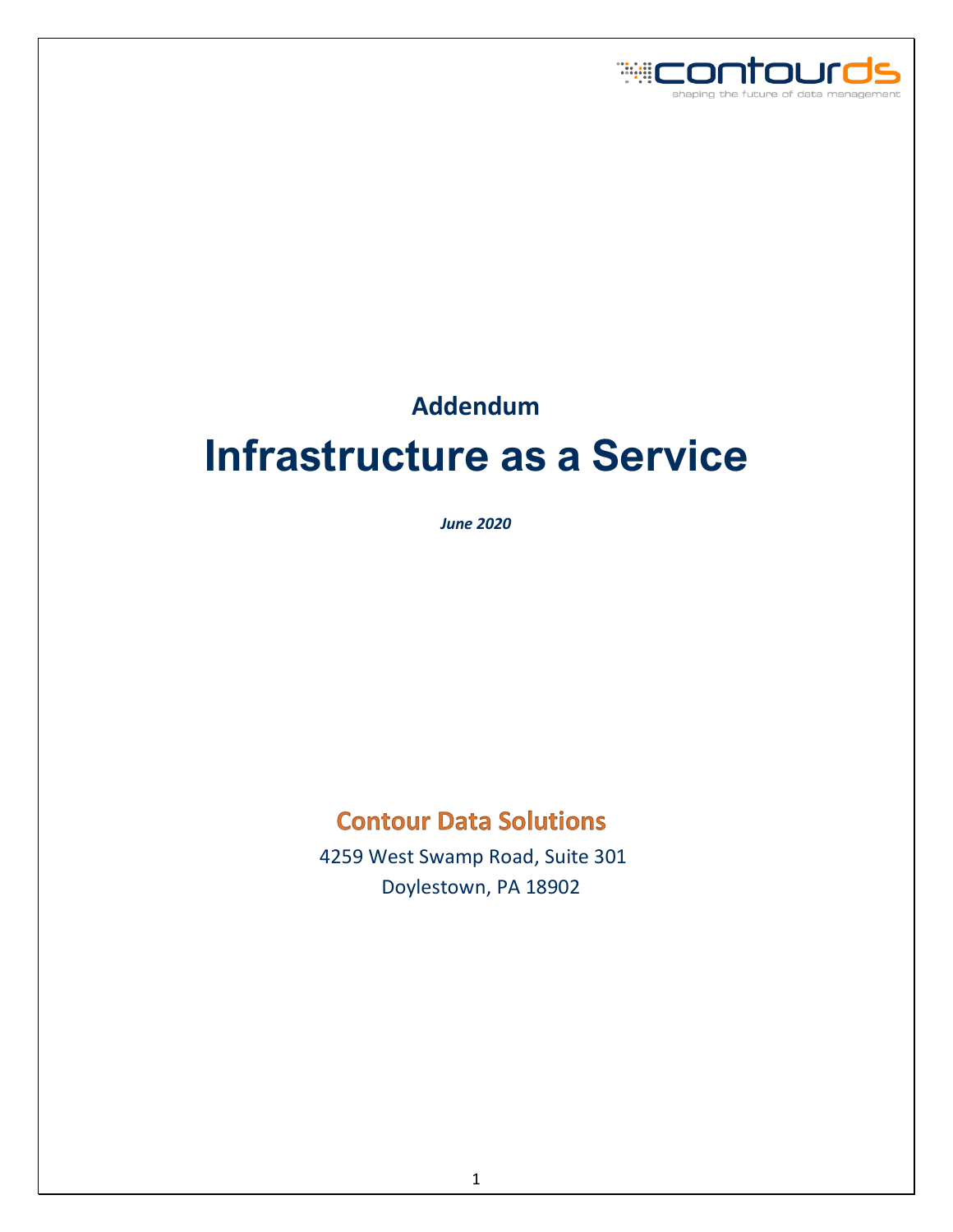This Infrastructure as a Service Addendum (this "Addendum") is subject to and part of the Contour Master Cloud and Managed Services Agreement (the "Agreement") between Contour Data Solutions LLC ("Contour") and Customer. Any capitalized terms that are not defined in this Addendum shall have the meanings set forth in the Agreement.

#### **1. Description of Services**

- **a.** The "Private Cloud" Service provides Customer with a single-tenant cloud with dedicated physical servers, a dedicated network for Internet traffic, dedicated storage volumes, and a dedicated cloud management instance. Infrastructure capacity may be allocated to a single data center or multiple data centers at your option.
- **b.** The "Virtual Private Cloud" provides a multi-tenant virtual cloud with logically isolated resources on shared physical infrastructure, configured as a single virtual data center with networking resources. Each VPC is fully encrypted and isolated from other customer environments.

#### **2. Service Provisioning**

#### **a. Contour will:**

- (1) Provide the resources (such as physical servers, physical storage, and physical network devices) needed to provide the IaaS Services.
- (2) Provide network bandwidth in accordance with the applicable Service Offering.
- (3) Provide resource pools (memory, processing, primary storage, and networking) with the applicable Service Offering
- (4) Create Cinch and/or other user accounts and set default system preferences; and
- (5) Create and configure applicable virtual server templates, as further described below.

#### **b. Customer will:**

- (1) Install and configure custom or third-party applications and operating systems on deployed virtual machines; and
- (2) Deploy and maintain on-premises and other resources for disaster recovery with the applicable Service Offering

#### **3. Data Recovery**

#### **a. Contour will provide the following services with respect to Data Recovery:**

- (1) Data protection, such as routine backups, for cloud infrastructure, including top-layer management and user-management interfaces owned and operated by Contour.
- (2) Data and infrastructure restoration for the cloud infrastructure, including top-layer management and user-management interfaces owned and operated by Contour.
- (3) Data protection, such as routine backups, for the data and content accessed or stored on Contour virtual machine's or storage devices, configuration settings, etc.
- (4) Data, content, virtual machine, and configuration restorations for assets accessed or stored with Contour.

#### **b. Customer will:**

- (1) Be responsible for backing up applications and their own systems
- (2) Be responsible for securing access to Systems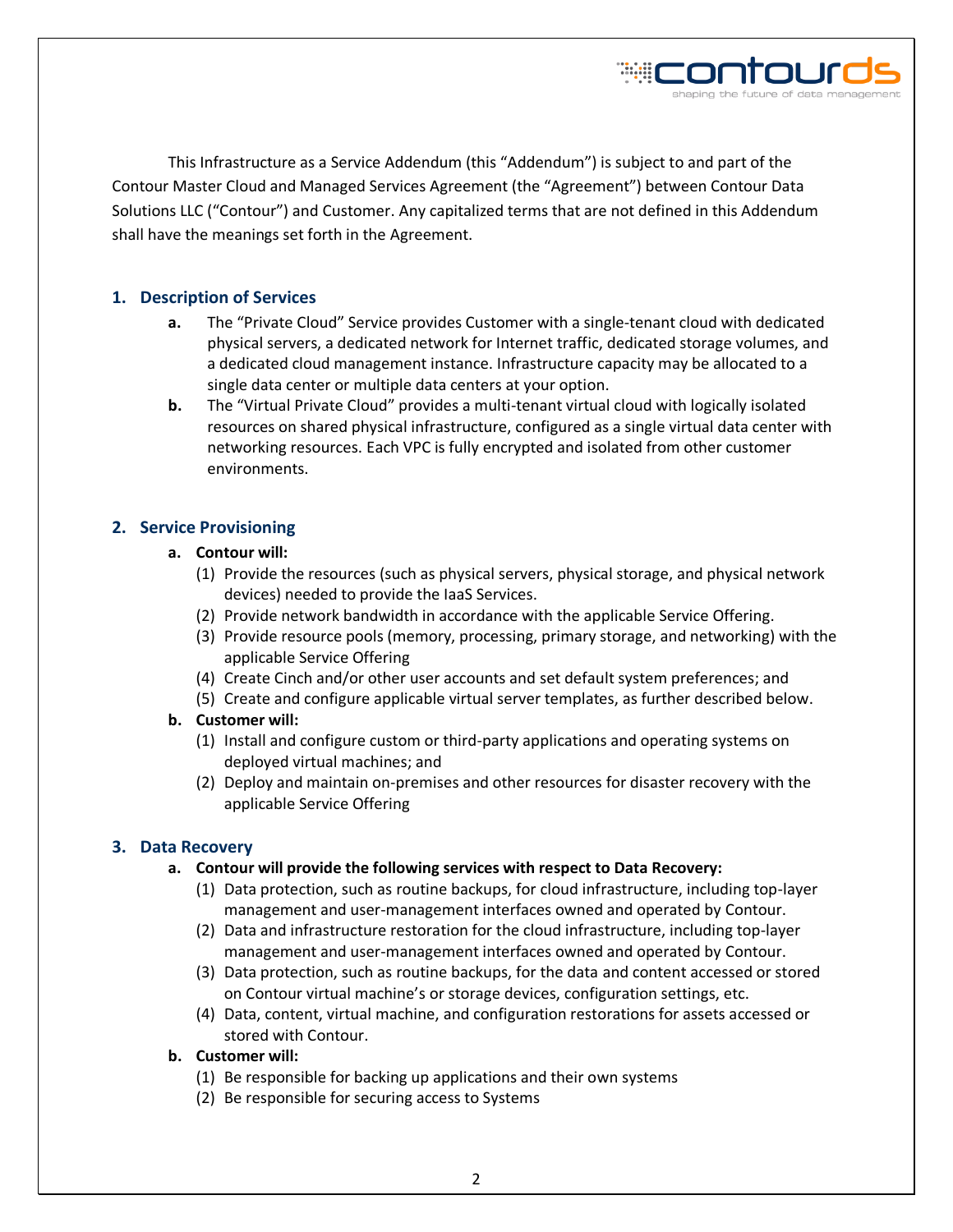

- (3) Be responsible for providing anti-virus and malware technologies
- (4) Be responsible for deploying and maintain disaster recovery services with Contour or another provider of disaster recovery solution.

#### **4. Monitoring**

- **a. Contour will provide the following services with respect to Monitoring:** 
	- (1) Monitoring Contour Cloud infrastructure, infrastructure networks, top-layer management and user-management interfaces, and computing, storage, and network hardware for availability, capacity, and performance.

#### **b. Customer will:**

- (1) Be responsible for monitoring their own Application, systems, and servers
- (2) Be responsible for Monitoring the assets deployed or managed by Customer, including, but not limited to virtual machines, operating systems, applications, specific network configurations, operating system, or application vulnerabilities

#### **5. Templates**

- **a. Customers will also have access to Contour-provided operating system templates to the extent that:** 
	- (1) Published templates cannot be accessed from the Service Catalog
	- (2) Published templates cannot be instantiated without modification
	- (3) Published templates cause errors at first run time
	- (4) There are substantial hangs or excessive delays in the retrieval of a template from the Service Catalog
- **b.** The configuration of a published template affects the virtual machine's interaction with the hypervisor
- **c.** Time synchronization issues (NTP) exist
- **d. Customer will:** 
	- (1) Be responsible for licensing and consumption of  $3<sup>rd</sup>$  party software
	- (2) Be responsible for maintaining accurate recording for reporting of consumption of  $3<sup>rd</sup>$ party licensing

#### **6. Virtual Server Deployment Templates**

- **a.** Contour will provide a catalog of supported virtual server deployment templates that you may deploy into your Contour environments for Private Cloud and Virtual Public Cloud. Contour will maintain and update these templates from time to time. Templates that are provided by Contour may be removed at any time. Customer is responsible for selecting, deploying, and configuring templates appropriate to its needs, and for activating related licenses, and maintaining compliance with such license terms.
- **b.** In order to comply with Contour's legal obligations to its third-party licensors, Customer will not be permitted to export, download, or remove certain templates or any installed forms of certain templates for installation or use outside of the IaaS Service Offering. Customer may implement or import virtual server deployment templates if it has sufficient legal rights to deploy and use the software and information contained in such templates

#### **7. Networking Services**

**a. The Contour Platform includes the following network services as a part of the core cloud**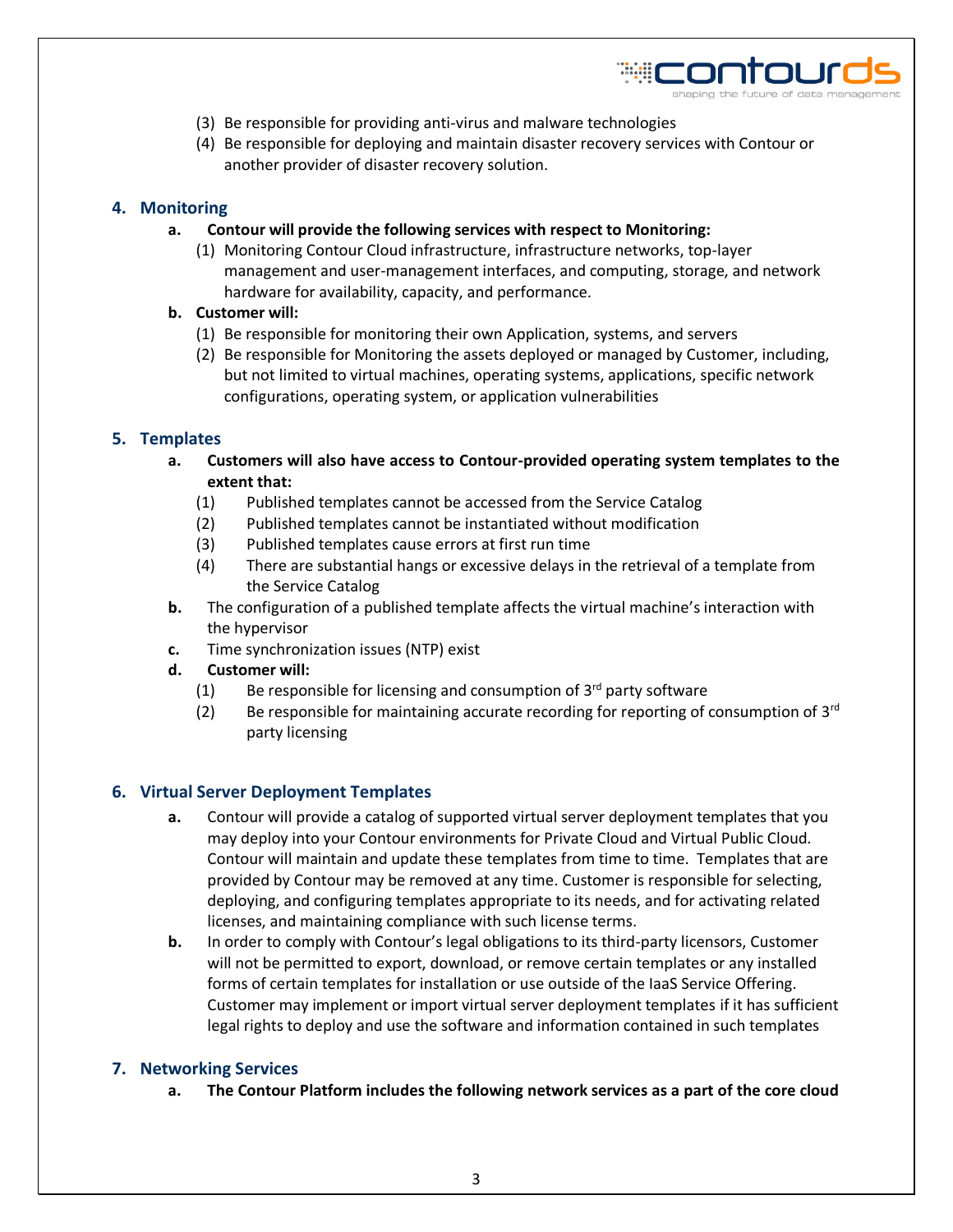

#### **subscription:**

- (1) Network Address Translation (NAT): Separate controls for Source and Destination IP addresses, as well as port translation.
- (2) Dynamic Host Configuration Protocol (DHCP): Configuration of IP pools, gateways, DNS servers, and search domains.
- (3) Firewall: Our Firewall Management service provides 24x7 firewall administration, and response to security and device health events.
- (4) Site-to-Site Virtual Private Network (VPN): Uses standardized IPsec protocol settings to interoperate with all major VPN vendors.
- (5) Static Routing: Static routes for destination subnets or hosts.
- (6) Dynamic Routing: Supported protocols include OSPF and BGP. This feature is available when customer subscribes to Direct Connect offering.
- (7) Blended Internet with BGP.

#### **8. Tools**

#### **a. Clients will also have access to Contour-provided Tools, including:**

- (1) Contour Tools Installation and Configuration
- (2) Contour Tools for optimization
- (3) Performance tuning as it relates to Contour tools and drivers

#### **b. Customers are responsible for the following:**

- (1) Your organization, virtual data center, or organization network administration, configuration, and modification.
- (2) User-deployed and configured assets such as virtual machines, custom developed or third-party applications, custom or user-deployed operating systems, network configuration settings, and user accounts.
- (3) Operating system administration including the operating system itself or any features or components contained within it.
- (4) Performance of user-deployed virtual machines, custom or third-party applications, your databases, operating systems imported or customized by you, or other assets deployed and administered by you that are unrelated to services provided by Contour.

#### **9. Change Management**

#### **a. Contour will:**

- (1) Maintain processes and procedures to intended to ensure the health and availability of the Contour Cloud and infrastructure in the Contour Area (as defined in Section 10 below); and
- (2) Maintain processes and procedures to release new code versions, hot fixes, and service packs related to the Contour Cloud components in the Contour Area.

#### **b. Customer is responsible for:**

- (1) Custom or third-party applications, databases, and administration of the Customer Area (as defined in Section 4 above); and
- (2) Administration of self-service features, up to the highest permission levels granted to you, including but not limited to virtual machine and network functions, backup administration, user configuration and role management, general account management.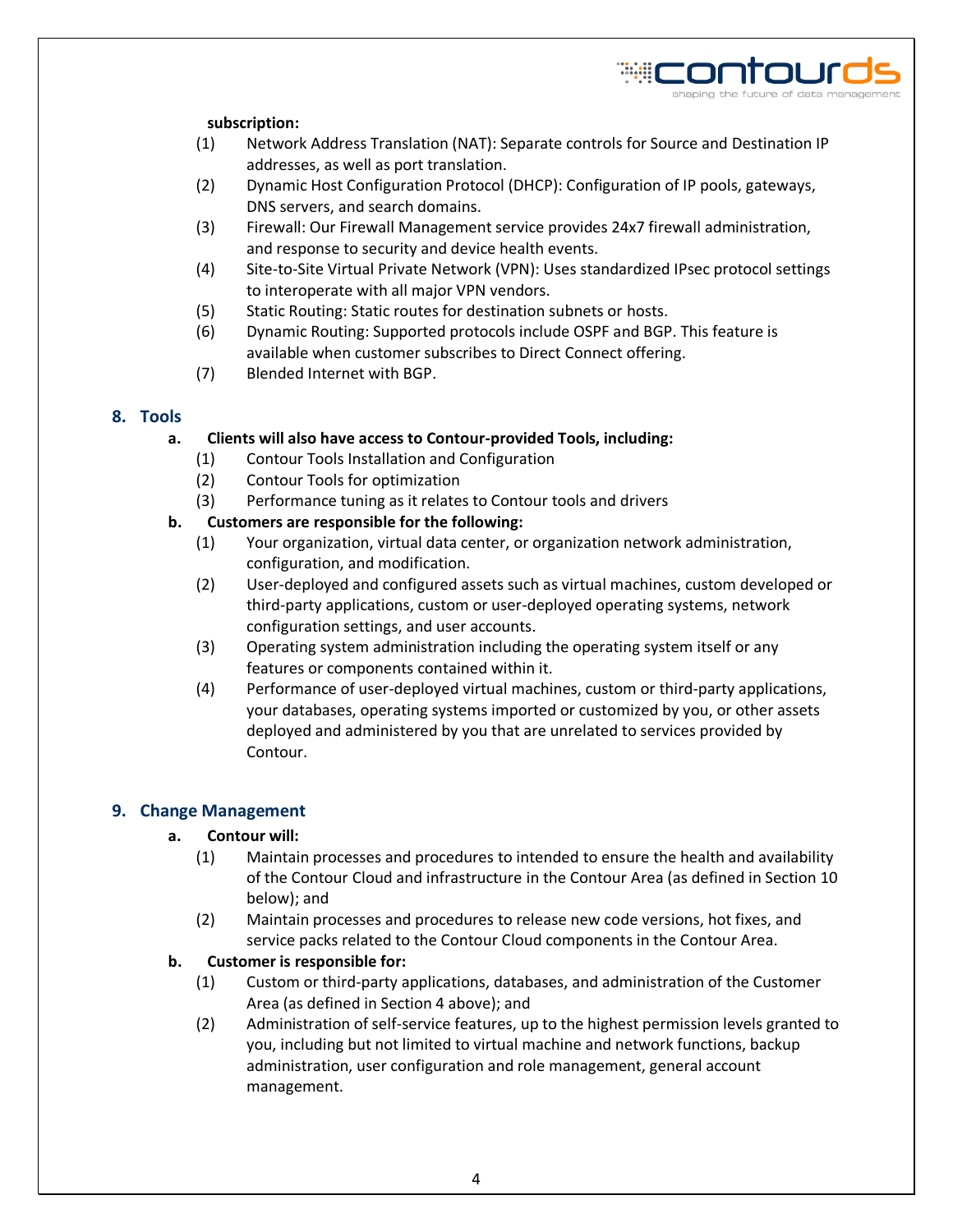#### **10. Security**

**a.** "Contour Area" means the areas of the Contour infrastructure and systems for which Contour has sole administrative control. "Customer Area" means the portions of the systems where Customer assumes full or partial control, permission, or access to modify an environment.

WICOL

- **b. Contour will use commercially reasonable technical and organizational measures designed to provide the following:** 
	- (1) Physical security measures intended to protect Contour's data centers from physical security breaches.
	- (2) Information security measures intended to protect the Contour Area.
	- (3) Network security measures intended to protect the Contour Area.
	- (4) Monitoring for potential security events in the Contour Area; and
	- (5) Patching and vulnerability management of the systems Contour uses to deliver the IaaS environment, including the application of patches it deems critical for the target systems. Contour will perform routine vulnerability scans of the Contour Area intended to identify critical risk areas for the systems it uses to deliver the IaaS service. Critical vulnerabilities will be addressed in a commercially reasonable manner.

#### **c. Customer is responsible for:**

- (1) Information security measures to protect the networks, information systems, data, content or applications in the Customer Area, including without limitation any patching, security fixes, encryption, access controls, roles and permissions granted to Customer's internal, external, or third-party users;
- (2) Network security measures to protect the networks, including software defined networks, within the Customer Area, including measures such as maintaining effective firewall rules, exposing communication ports only as necessary to conduct business, preventing and promiscuous access.
- (3) Monitoring for potential security events in the Customer Area.
- (4) Security monitoring and response for the Customer Area, including detecting, classifying, and remediating all security events in the Customer Area, through the use of such measures as vulnerability scanning tools or monitoring tools, or that are required for Customer's compliance or certification program; and
- (5) Identifying and remediating compromised virtual environments within the Customer Area and resolving all related issues. Contour reserves the right to suspend all or any portion of the Service Offerings if compromised environments are detected by Contour to protect Contour's infrastructure and business operations.
- **d.** Customer is required to utilize a reputable anti-virus program to protect the Customer Area, which must be running, up to date, and properly configured.

#### **11. Offline Data Transfer Service**

**a.** Offline Data Transfer is an optional data migration service for the purpose of transferring large numbers of virtual machines, virtual apps, or templates from your local private environments to the Contour Cloud. These migration capabilities support onboarding to the Contour platform, export from the Service Offering, and synchronization of templates between the Contour platform and Customer's on-premises data centers.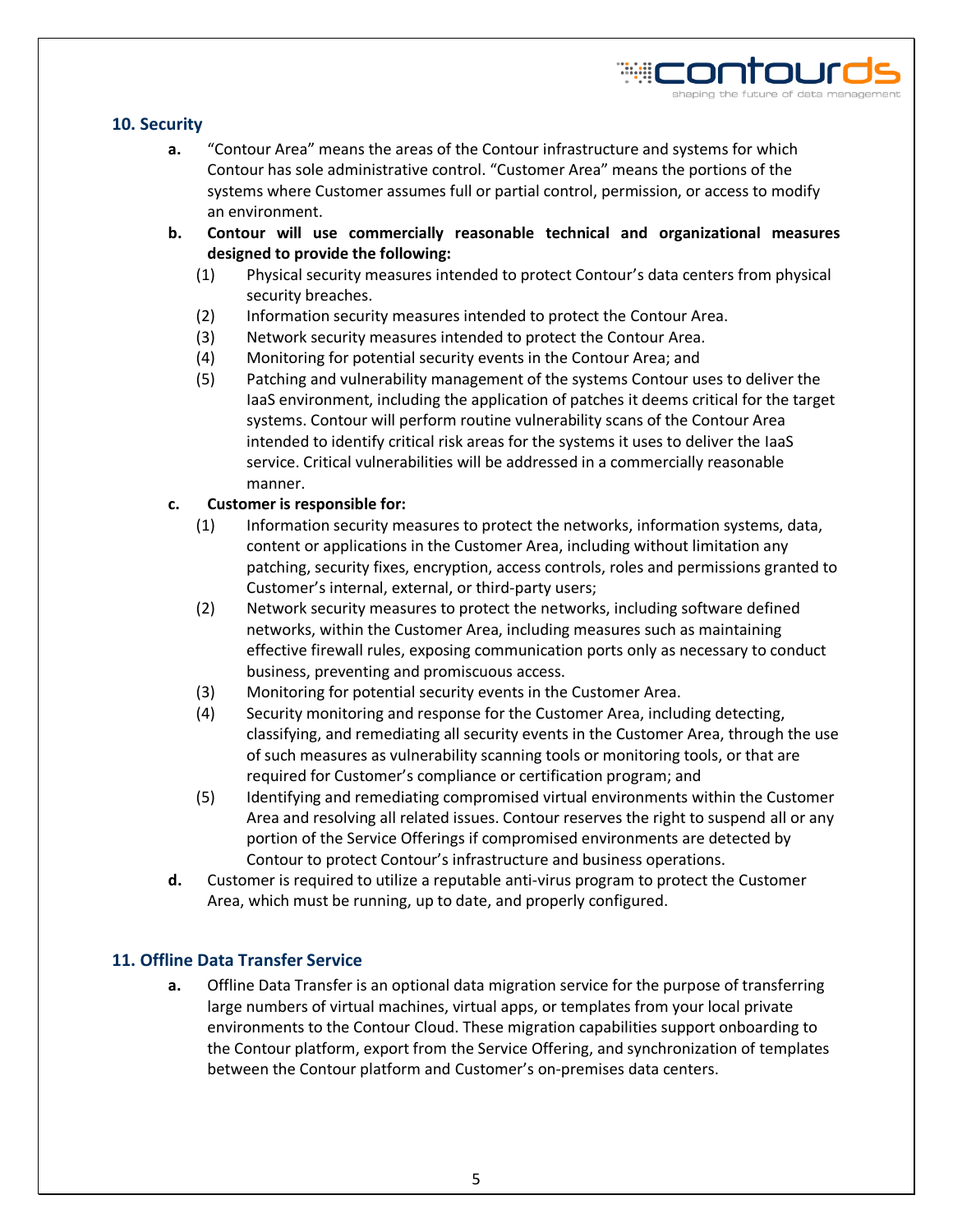

#### **b. Contour will provide:**

- (1) A physical storage device shipped to Customer; and
- (2) After the device is received back by Contour, the transfer of data from the device into Customer's Service Offerings.

#### **c. Customer is responsible for:**

- (1) Following the documentation accompanying the storage device.
- (2) Returning the storage device by Customer's preferred carrier at Customer's expense to Contour within 45 calendar days from Contour's date of shipment.
- (3) Backing-up and encrypting any data, applications, virtual machines, or other content transmitted via the service.
- **d.** Contour will not be responsible for any data loss or any other loss or damage that may occur as a result your use of the Offline Data Transfer service. If any Contour storage device is not received by Contour in equivalent working condition within 45 days from Contour's date of shipment, Customer will pay Contour a replacement fee for any such storage device plus any shipping and handling charges, as each will be assessed by Contour. Customer's use of the Offline Data Transfer service is entirely at Customer's own risk.

#### **12. Direct Connect**

- **a.** Direct Connect is an optional dedicated networking link that helps connect remote customer data centers, and those in the same facility as Contour, to customer instances in Contour environments. Direct Connect enables customers to leverage high-output and low-latency connections provided by a network service provider. The dedicated connection circuit will consist of the Direct Connect service (which is provided by Contour) and the network connection and service from the customer site into the Contour data center (which is provided by your chosen network service provider, who must have a point of presence in the relevant Contour data center).
- **b.** There will be separate network connection fees, for which you are responsible, assessed by your network service provider, and/or Contour.
- **c.** The network service provider will provide you networking services and will assess separate fees under separate service contract terms. These separate fees and terms must be managed with your chosen network service provider, which is separate from your relationship with Contour.
- **d. As part of this service, Contour will:** 
	- (1) Provision, manage and support the Contour side of the connection
	- (2) Coordinate with your selected network service provider to ensure successful circuit provisioning and connection from your Contour instance to the network service provider's point of presence in the relevant Contour data center(s).

#### **13. P2P Connections**

- **a.** Contour will work with your carrier, or our carrier to provide P2P connections from your infrastructure to the Contour cloud.
- **b. You will be responsible for:** 
	- (1) Contracting with a network service provider for all private network service connectivity unless you have agreed to have Contour manage the service.
	- (2) Complying with all applicable terms and conditions of the network service provider
	- (3) Providing all applicable network service provider circuit information to Contour Support that is required for provisioning completion.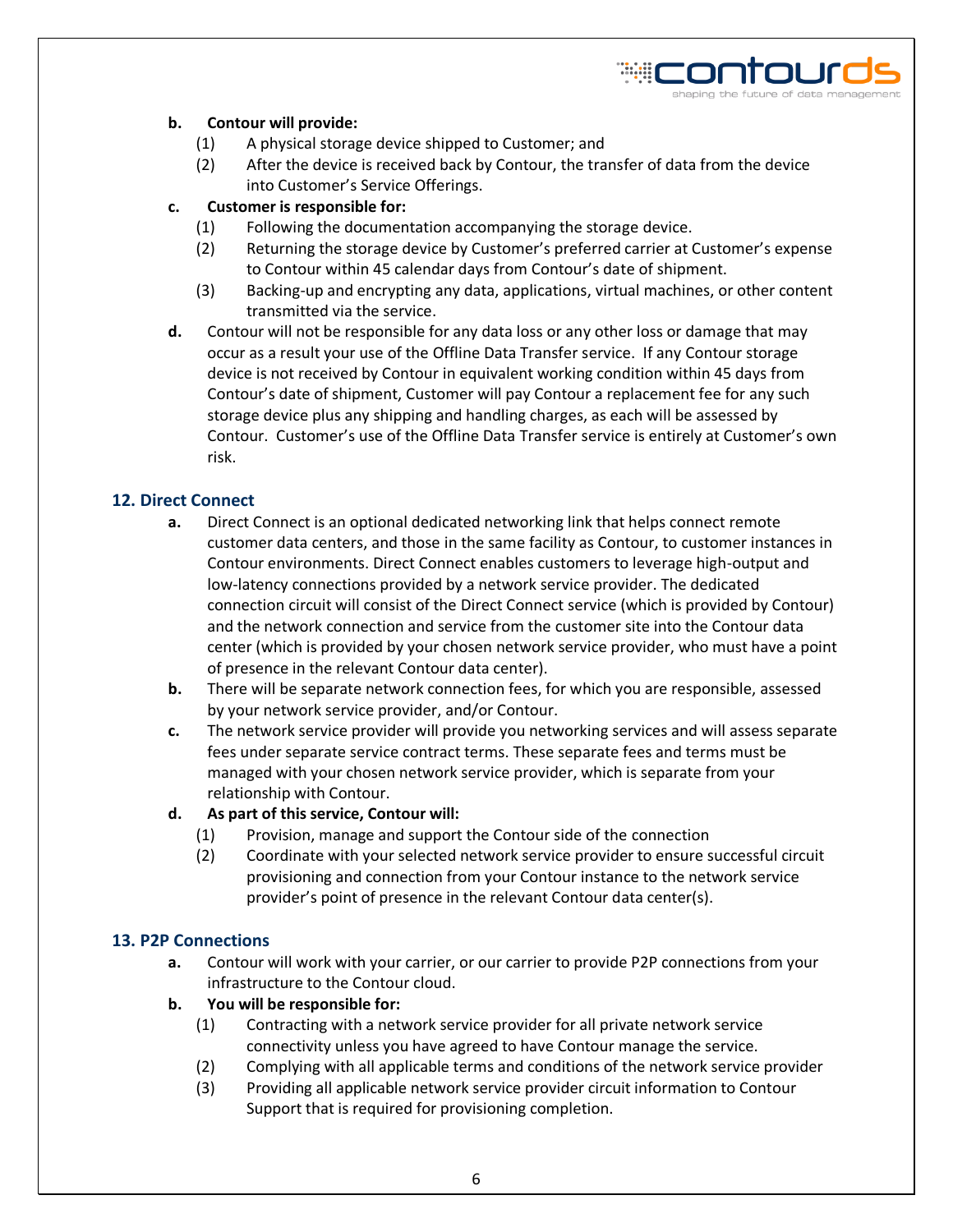(4) Contour will not be responsible for any network connectivity outage that occurs on the network service provider's side of the connection. Contour's Global Privacy Addendum applies in respect of data processed on Contour infrastructure controlled by Contour but not the network connection and service provided by your chosen network service provider

HEONTOL

#### **14. Metered Usage**

- **a.** Metered Usage components for Virtual Private Cloud, such as Bandwidth and third-party licenses are available for consumption in excess of subscription levels at any time within the Service Order Form. You are obligated to pay for such Metered Usage components at the then-current rates published by Contour. Such charges will be billed by Contour as agreed upon. A list of Metered Usage components is provided in Appendix A.
- **b.** Capacity may be added via the Change Request Form or Service Order Form
- **c.** All Private & Public Cloud On-Demand and SaaS components are considered metered usage.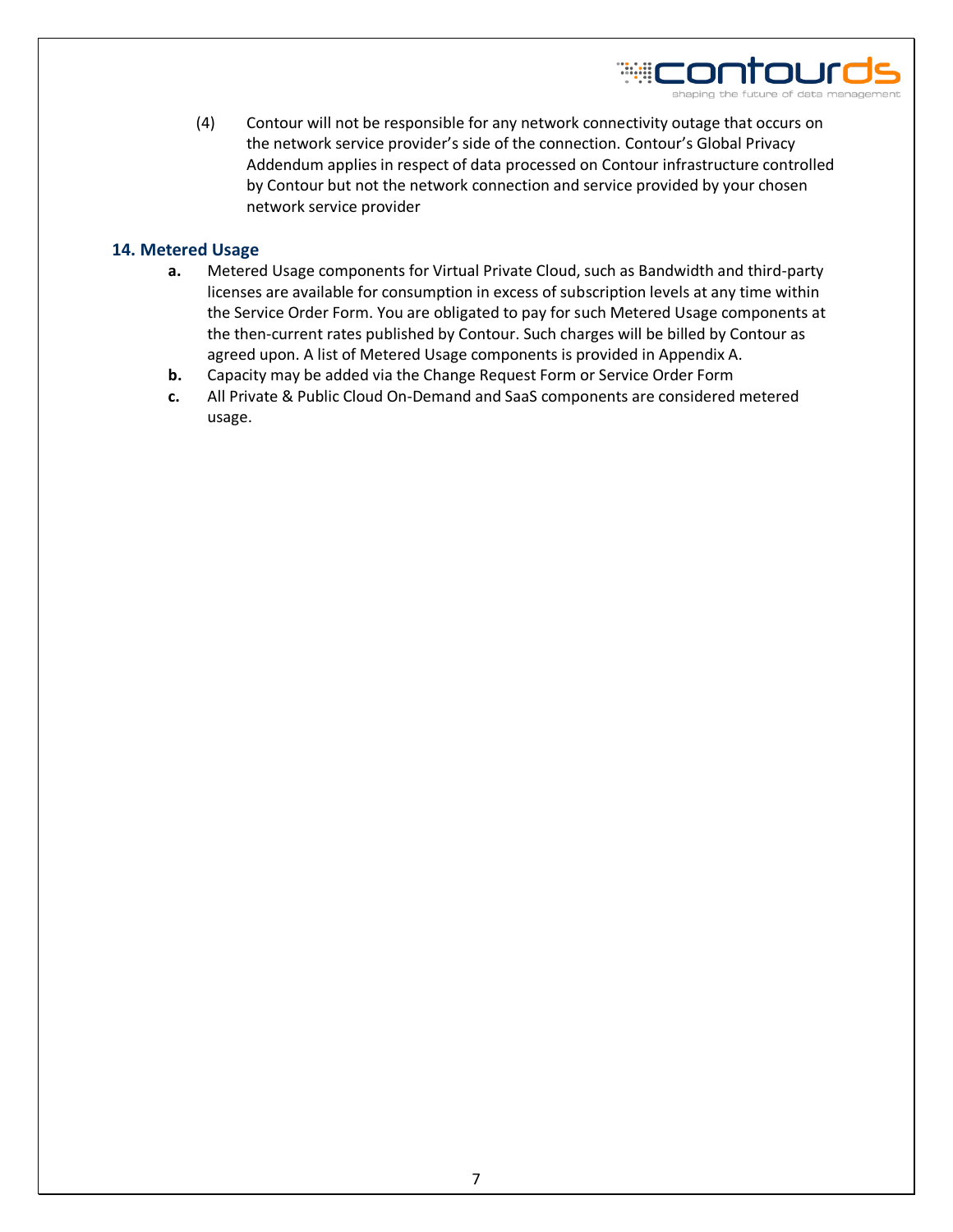

## **Appendix A**

## **Ordering and Metered Usage Components**

This Appendix A to the Service Description outlines the components that may be purchased by the Customer during the initial or subsequent orders and the components that will be billed based on actual usage.

### **Definitions**

| <b>Term</b>             | <b>Definition</b>                                                                                                                                                                                                                                        |  |  |  |  |
|-------------------------|----------------------------------------------------------------------------------------------------------------------------------------------------------------------------------------------------------------------------------------------------------|--|--|--|--|
| <b>Bandwidth</b>        | The network connectivity from your Contour cloud platform to the<br>public Internet using Contour's Internet service providers.                                                                                                                          |  |  |  |  |
| <b>Billing Date</b>     | The date when Contour will periodically bill for the Service Offering.<br>Billing Dates will occur monthly unless otherwise indicated.                                                                                                                   |  |  |  |  |
| <b>Billing Period</b>   | The period for which the Service Offering is being billed. Billing Periods<br>are monthly and are related to the provisioning of your SID, unless<br>otherwise indicated.                                                                                |  |  |  |  |
| <b>Burst Bandwidth</b>  | The amount of Bandwidth consumed by you in excess of the bandwidth<br>purchased with your Core Components for Virtual Private Cloud                                                                                                                      |  |  |  |  |
| Compute                 | The allocated virtual processing and virtual memory resources provided<br>to you through your purchased class of service. Compute is ordered in<br>the increments defined below for Public Cloud, Private Cloud, Hybrid<br>Cloud, and Disaster Recovery. |  |  |  |  |
| <b>Core Components</b>  | Compute, Storage, Bandwidth, IP Addresses and Support for Public<br>Cloud, Private Cloud, Hybrid Cloud, and Disaster Recovery.                                                                                                                           |  |  |  |  |
| <b>Database Size</b>    | The size of the SQL database instance provisioned based on CPU and<br>RAM allocation.                                                                                                                                                                    |  |  |  |  |
| <b>Database Storage</b> | The primary SQL database storage, including data files, log files and<br>temp file space.                                                                                                                                                                |  |  |  |  |
| <b>Elastic Compute</b>  | The unreserved virtual processing and virtual memory resources<br>utilized by you during the Billing Period for Public Cloud, Private Cloud,<br>Hybrid Cloud, and Disaster Recovery.                                                                     |  |  |  |  |
| <b>IP Addresses</b>     | Used to provide connectivity to the public Internet and Bandwidth is<br>consumed when data is either transferred or received by your Service<br>Offering instance.                                                                                       |  |  |  |  |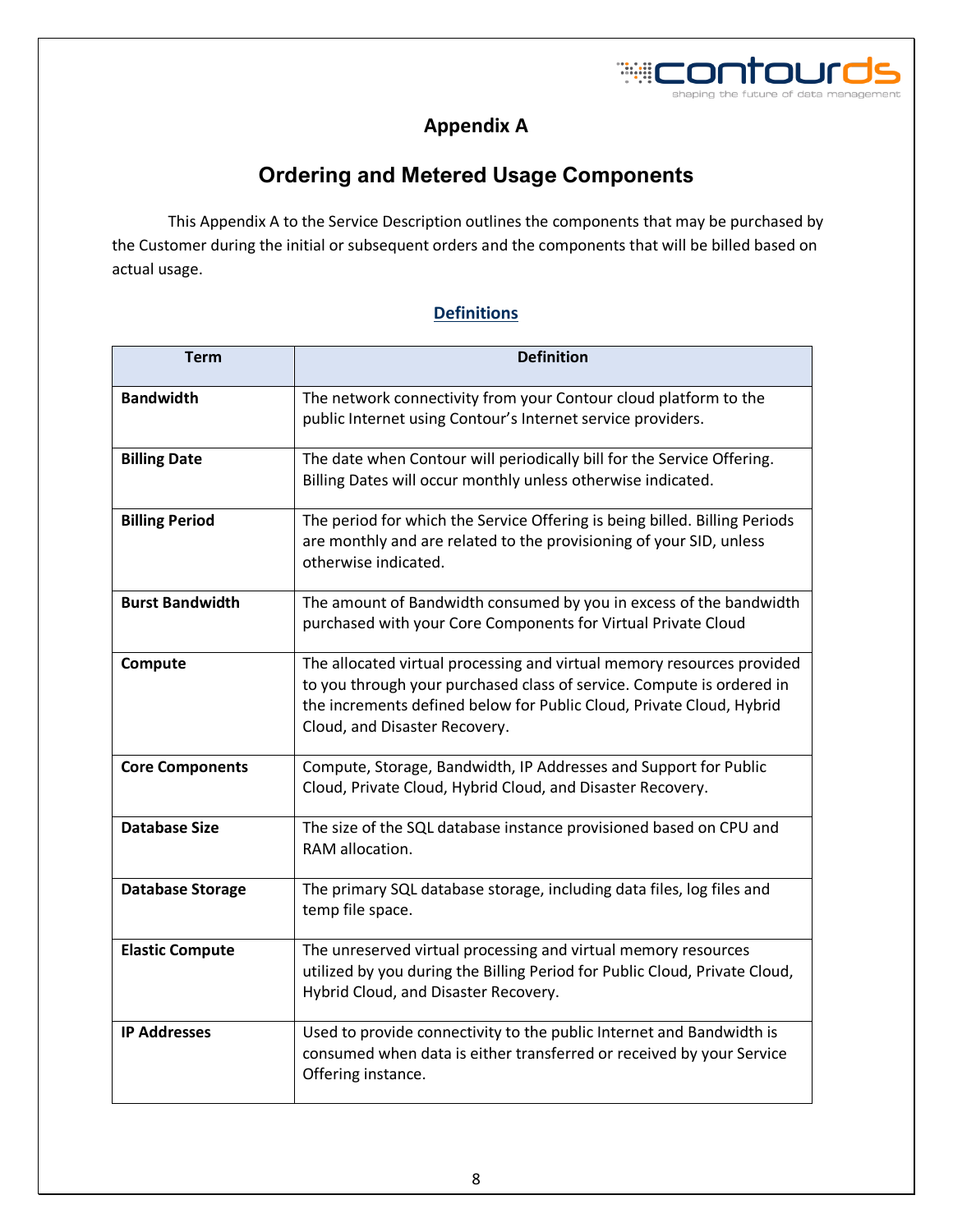

| <b>Master Service</b><br><b>Agreement (MSA)</b> | The actual executed contract agreed upon between you and Contour.                                                                                                                                                                                                                |  |  |  |  |
|-------------------------------------------------|----------------------------------------------------------------------------------------------------------------------------------------------------------------------------------------------------------------------------------------------------------------------------------|--|--|--|--|
| <b>Metered Usage</b><br><b>Components</b>       | Service Offering elements that are billed based upon actual usage,<br>including any usage in excess of the committed Plan Charges. Metered<br>Usage Components are listed below.                                                                                                 |  |  |  |  |
| <b>Offline Data Transfer</b><br>(ODT)           | A data migration service where a physical storage device is shipped to<br>you and then returned to Contour for the purpose of transferring large<br>numbers of VMs, vApps, or templates from your local environment to<br>your Contour cloud environment.                        |  |  |  |  |
| Peer-to-Peer (P2P)                              | A peer-to-peer (P2P) network is created when two or more PCs are<br>connected and share resources without going through a separate<br>server compute.                                                                                                                            |  |  |  |  |
| <b>Plan Charges</b>                             | Service Offering components that are not billed based upon usage (i.e.,<br>those components that you have committed to purchase and are<br>recurring during the subscription term without regard to use). These<br>charges will be invoiced for the then-current Billing Period. |  |  |  |  |
| <b>Recovery Storage</b>                         | The SQL storage of database snapshots and PITR (point in time<br>recovery) backups.                                                                                                                                                                                              |  |  |  |  |
| <b>Service Order Form</b><br>(SOF)              | A document listing the cost of each of the services and products you<br>have purchased through Contour.                                                                                                                                                                          |  |  |  |  |
| <b>Statement of Work</b><br>(SOW)               | Outlines the requirements for the products and services Contour will<br>provide.                                                                                                                                                                                                 |  |  |  |  |
| <b>Storage</b>                                  | Contains block level storage volumes surfaced to you through your<br>purchased class of service. Storage is ordered in the increments defined<br>below or is allocated from within the service.                                                                                  |  |  |  |  |
| <b>Subscription Software</b>                    | Any software provided to you and for which you are billed for its use.                                                                                                                                                                                                           |  |  |  |  |
| <b>Third-Party Licenses</b>                     | Licenses for third-party software that are made available to you as<br>optional services (either through the Contour or otherwise).                                                                                                                                              |  |  |  |  |
| <b>UOM</b>                                      | The Unit of Measure for measuring usage for billing purposes.                                                                                                                                                                                                                    |  |  |  |  |
| <b>Usage Charges</b>                            | The service fees for those Service Offering components that are billed<br>based upon usage. These charges will be invoiced.                                                                                                                                                      |  |  |  |  |
| <b>Failover Test</b>                            | The act of performing a simulated failover and recovery exercise as part<br>of the Disaster Recovery service and applies whenever one or more<br>virtual machines is included in the test workflow.                                                                              |  |  |  |  |